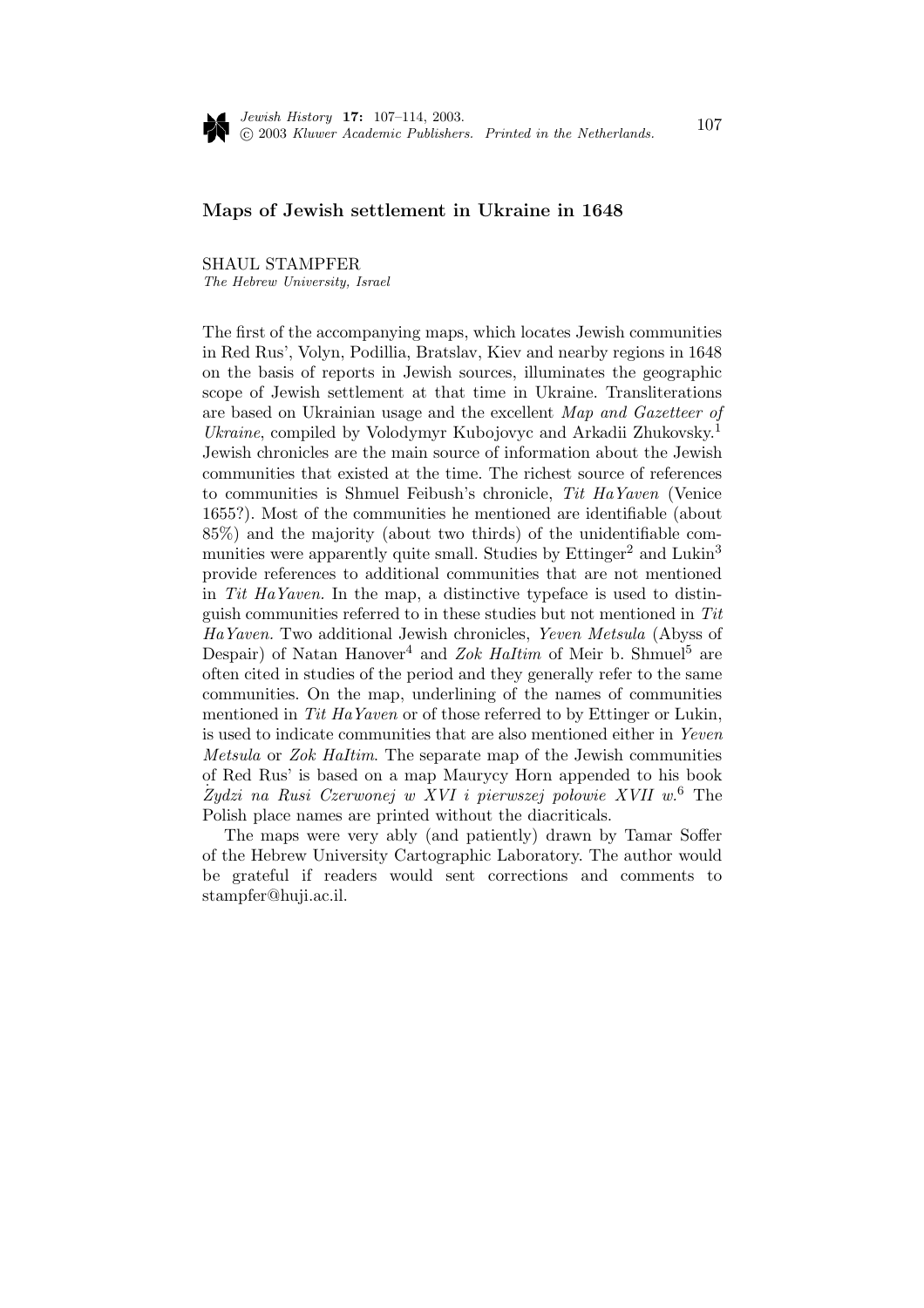### 108 SHAUL STAMPFER

# **Notes**

- 1. It was published as Map and Gazetteer Volume of Encyclopedia of Ukraine (Toronto, 1985).
- 2. Shmuel Ettinger, "Jewish Participation in the Colonization of Ukraine (1569– 1648)," Zion 21 (1956), 107-142 (Hebrew).
- 3. Benjamin Lukin, "The Bush that was not Consumed," (Russian) introduction to B. Lukin, ed., 100 Evreiskikh Mestechek Ukraini/Istoricheskii Putevoditel, 2nd ed. (St. Petersburg, 2000).
- 4. Venice, 1653. It is available in an English translation entitled Abyss of Despair by Abraham Mesch (New York, 1950; reprint New Brunswick, 1983).
- 5. Krakow, 1650.
- 6. Warszawa, 1975. In Horn's book, the map is appendix 2 and it is inserted opposite p. 64.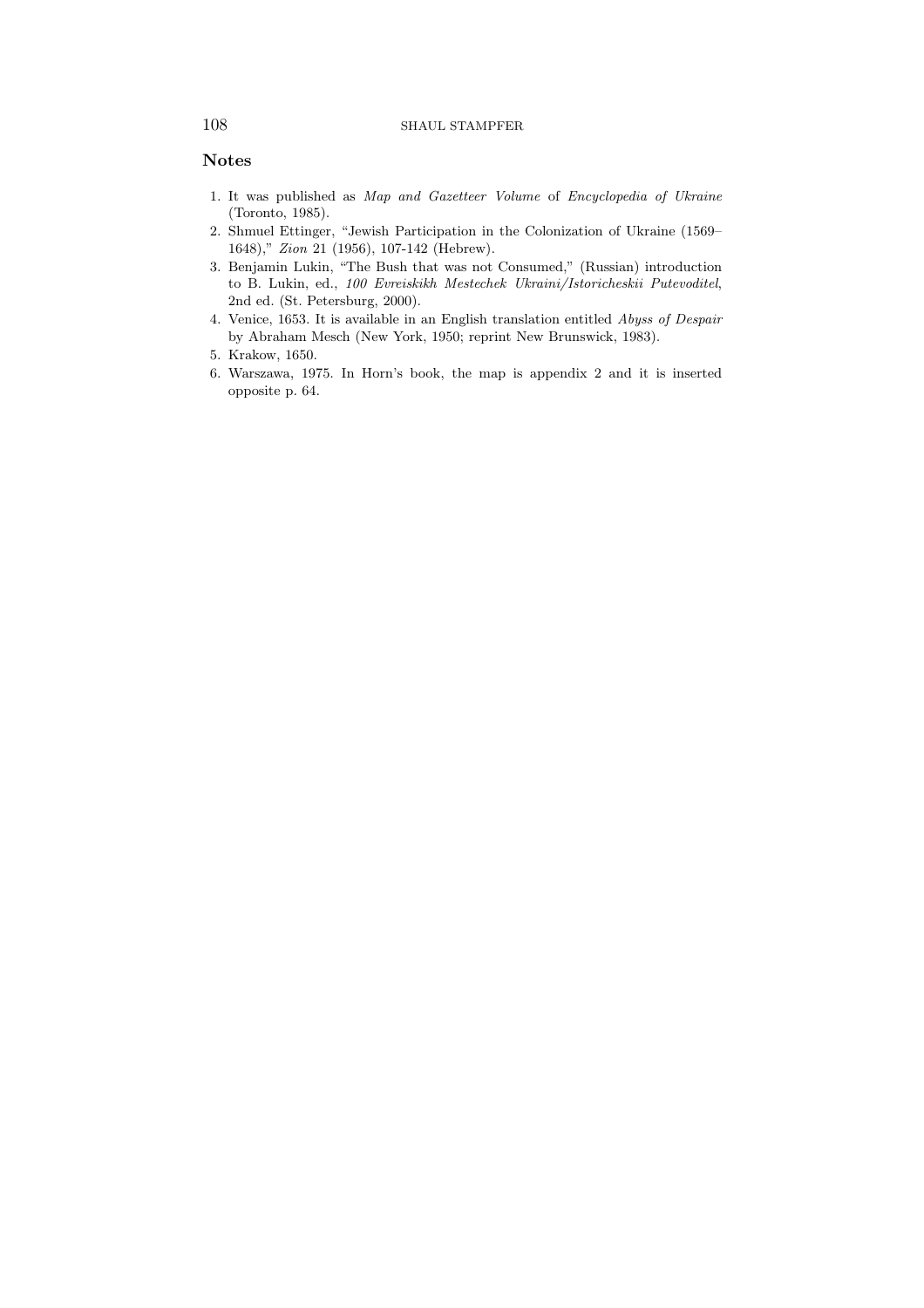